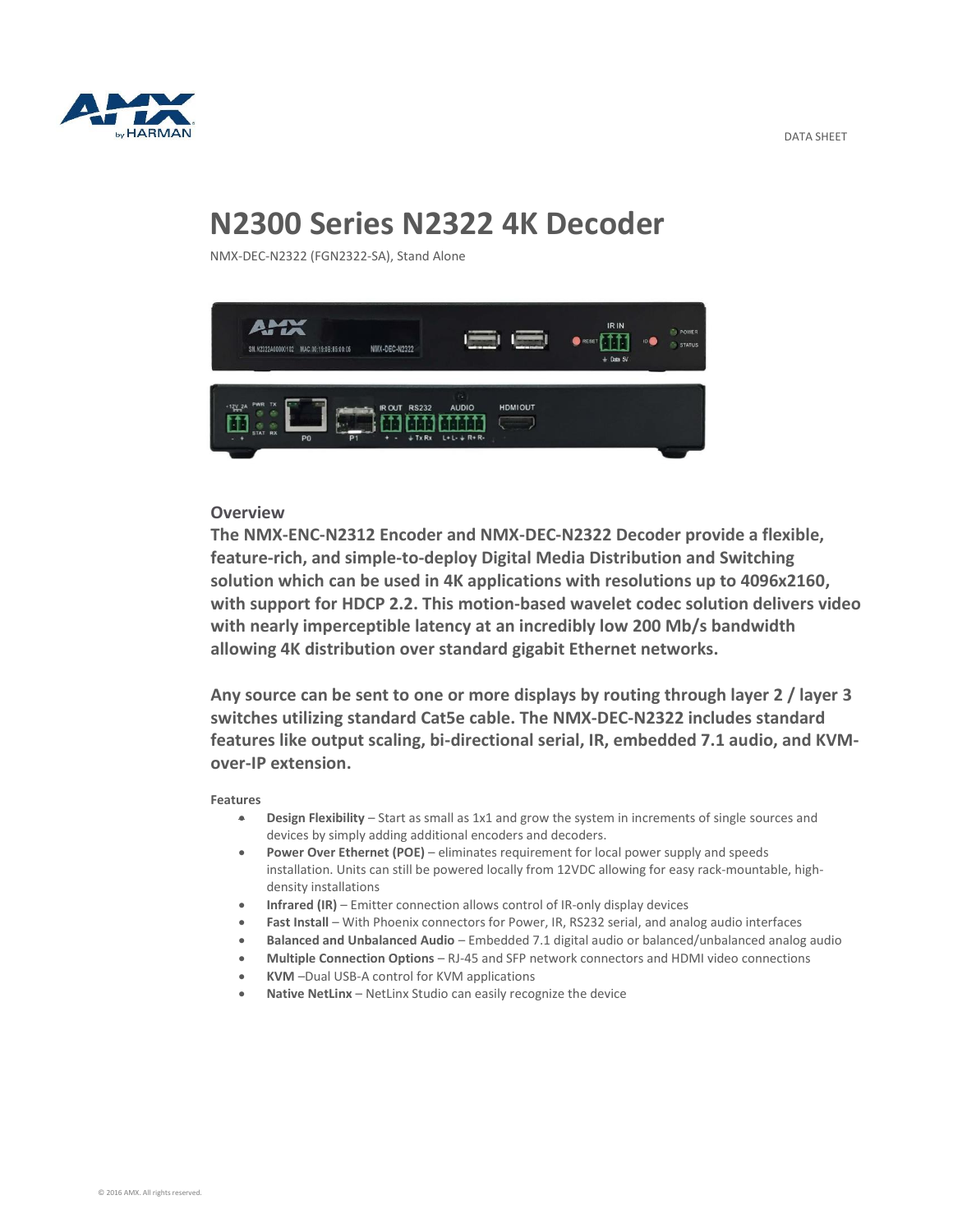## **Specifications**

| <b>VIDEO</b>              |                                                        |
|---------------------------|--------------------------------------------------------|
| Video Input               | Network video over Ethernet via RJ45 port or fiber via |
|                           | 1G SFP port                                            |
| Video Output              | HDMI 2.0, DVI-D (through adapter)                      |
| Formats                   | HDMI 2.0, DVI-D (through adapter), HDCP 2.2 content    |
|                           | protection support                                     |
| Video Codec               | Motion-based wavelet technology                        |
| <b>Input Resolutions</b>  | Supports most common resolutions from HD up to         |
|                           | 4096x2160                                              |
|                           | See the instruction manual for the NMX-ENC-N2312       |
|                           | Encoder for all supported resolutions                  |
| <b>Output Resolutions</b> | 720p, 1080p, 4K30 or input resolution if scaler is     |
|                           | disabled                                               |
| <b>Output Scaling</b>     | Note: there are no limitations when upscaling to 720p, |
|                           | 1080p, 4K30.                                           |
|                           |                                                        |
|                           | A 4K30 signal can be downscaled to 1080p without       |
|                           | issue. Scaling down to 720p from either 4K30 or        |
|                           | 1080p is not supported in the product.                 |
| Color Space               | $4:2:04K304:2:2-HD$                                    |
| LocalPlay/HostPlay        | 8 playlists                                            |
| HostPlay                  | 1 image/list                                           |
| <b>Note</b>               | Jumbo Frames Required                                  |
| Video Wall Construction   | Supported within the NMX-DEC-N2322, the N2300          |
|                           | Series is not compatible with SVSI Windowing           |
|                           | Processors at this time                                |
| Network Video Recording   | Not compatible with SVSI NVR at this time              |

| <b>AUDIO – SIGNAL TYPES</b> |                                                    |
|-----------------------------|----------------------------------------------------|
| Input                       | Network audio over Ethernet via RJ45               |
| Output                      | Embedded audio on DVI-D or HDMI (through adapter), |
|                             | analog audio output                                |

| <b>KEYBOARD AND MOUSE</b> |                                                    |
|---------------------------|----------------------------------------------------|
| Keyboard & Mouse          | Connect the Decoder to the keyboard and mouse, and |
|                           | an N2300 Series Encoder to the PC being controlled |

| <b>AUDIO - FORMATS</b>     |                                                   |
|----------------------------|---------------------------------------------------|
| Input Signal Types         | Network audio over Ethernet via RJ45              |
| <b>Output Signal Types</b> | Embedded audio on HDMI or DVI-D (through adapter) |
| <b>HDMI Audio Formats</b>  | 8ch PCM                                           |
| Analog Audio Format        | Stereo 2-channel                                  |
| Audio Breakaway            | Supported                                         |

| <b>LATENCY</b> |                                                                                                                                                                                                                  |
|----------------|------------------------------------------------------------------------------------------------------------------------------------------------------------------------------------------------------------------|
| Latency        | 17-ms at 60fps for 1920x1080 and lower resolutions<br>34-ms at 30 fps for 4K30 4K resolutions                                                                                                                    |
|                | NOTE: This is the combined encode plus decode<br>latency. Total latency from source to screen will also<br>include any network latency and screen latency.<br>Scaling adds one frame of latency (17ms at 60fps). |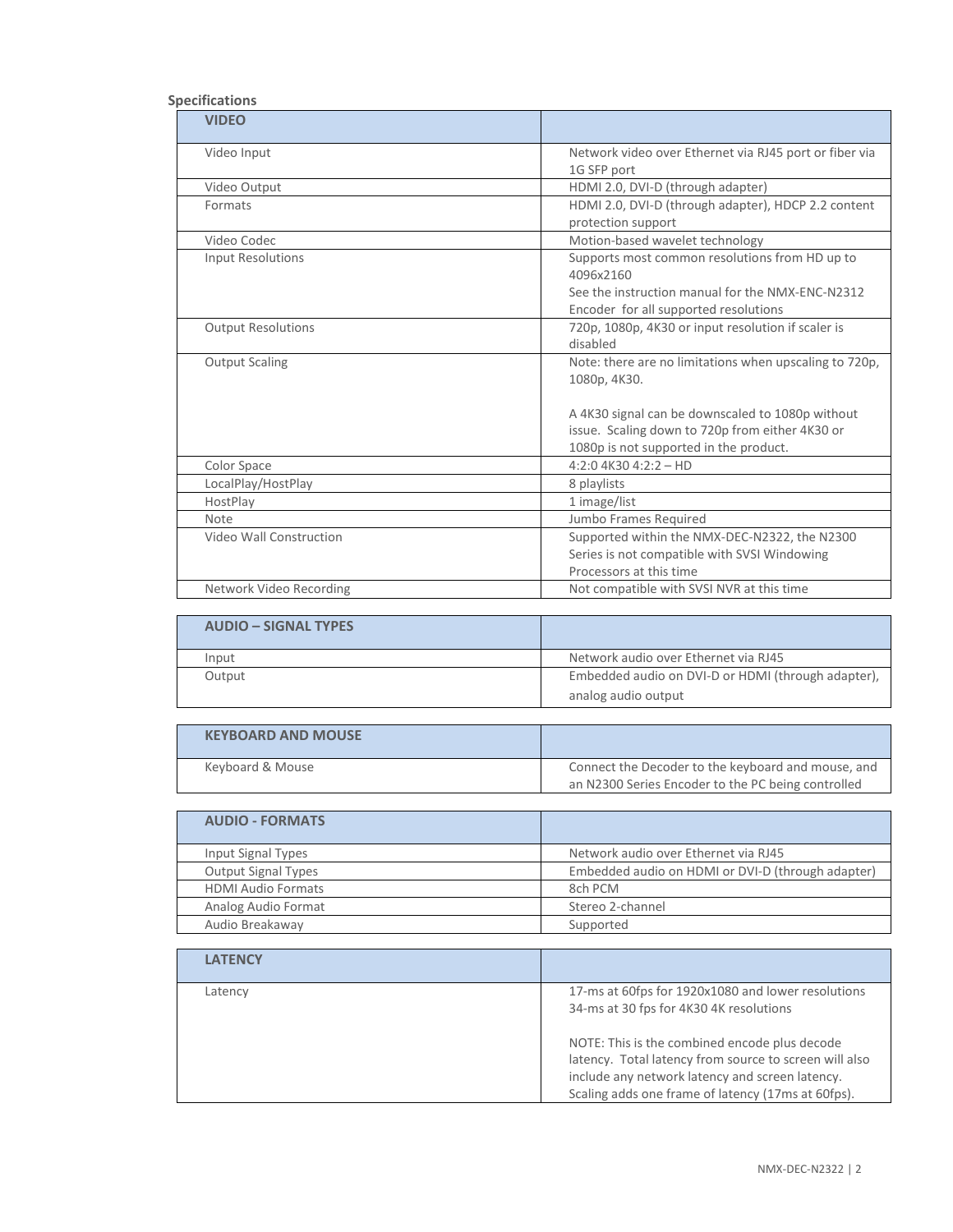| Switching             | Up to 1.5s delay, not seamless                                                                                            |
|-----------------------|---------------------------------------------------------------------------------------------------------------------------|
|                       |                                                                                                                           |
| <b>COMMUNICATIONS</b> |                                                                                                                           |
|                       |                                                                                                                           |
| Ethernet              | P <sub>0</sub><br>10/100/1000 Mbps, auto-negotiating, auto-sensing,<br>full/half duplex, DHCP, Auto IP, and Static IP     |
|                       | P1<br>1 Gbps SFP port which accepts compatible fiber<br>transceivers or direct attach cables (fiber or copper<br>cabling) |
| <b>HDMI</b>           | HDCP, EDID management                                                                                                     |

| <b>PORTS</b>    |                                                         |
|-----------------|---------------------------------------------------------|
| $+12V$ 2A       | One 12 Volt DC power input                              |
| P <sub>0</sub>  | 8-wire RJ45 female                                      |
|                 | 10/100/1000 Mbps 10/100/1000Base-T auto-sensing         |
|                 | gigabit Ethernet switch port                            |
|                 | Provides network connection, network AV video, and      |
|                 | power to the Encoders and Decoders (PoE power)          |
| P1              | 1-Gbps SFP+ port (SFP+ fiber transceiver or direct      |
|                 | attach cable not included)                              |
|                 | Provides network connection and networked AV video      |
| <b>IR OUT</b>   | 2-pin terminal Phoenix connector. Provides Infrared     |
|                 | (IR) output only (33-60 kHz; typically 39 kHz). Emitter |
|                 | may be necessary (not included).                        |
| <b>RS232</b>    | 3-pin terminal Phoenix connector which provides a       |
|                 | serial control interface. Full duplex communication.    |
|                 | Available terminal speed settings: 9600-115200 baud     |
|                 | rate.                                                   |
| <b>AUDIO</b>    | 5-pin terminal Phoenix connector which provides user-   |
|                 | selectable balanced/unbalanced output.                  |
| <b>HDMI OUT</b> | HDMI video output                                       |

| <b>CONTROLS AND INDICATORS - FRONT PANEL</b> |                                                          |
|----------------------------------------------|----------------------------------------------------------|
| <b>RESET Button</b>                          | Recessed pushbutton                                      |
|                                              | Press to initiate a 'warm restart' causing the processor |
|                                              | to reset, but not lose power                             |
|                                              | A reset does NOT affect the current settings             |
| <b>ID Button</b>                             | Recessed pushbutton                                      |
|                                              | Press to send a notification out on the network to       |
|                                              | identify the unit (the notification causes a pop-up      |
|                                              | dialog in N-Able and N-Command)                          |
| POWER LED                                    | On solid (green) when operating power is supplied (via   |
|                                              | PoE or local power supply)                               |
|                                              | This activity is also shown by the PWR LED on the rear   |
|                                              | panel                                                    |
| <b>STATUS LED</b>                            | On flashing (green) when there is software activity      |
|                                              | This activity is also shown by the STAT LED on the rear  |
|                                              | panel                                                    |

| <b>CONTROLS AND INDICATORS - REAR PANEL</b> |                                                             |
|---------------------------------------------|-------------------------------------------------------------|
| PWR IFD                                     | Same as <b>POWER</b> LED described above                    |
| HDMI I FD                                   | On (green) when there is a connection to a valid<br>display |